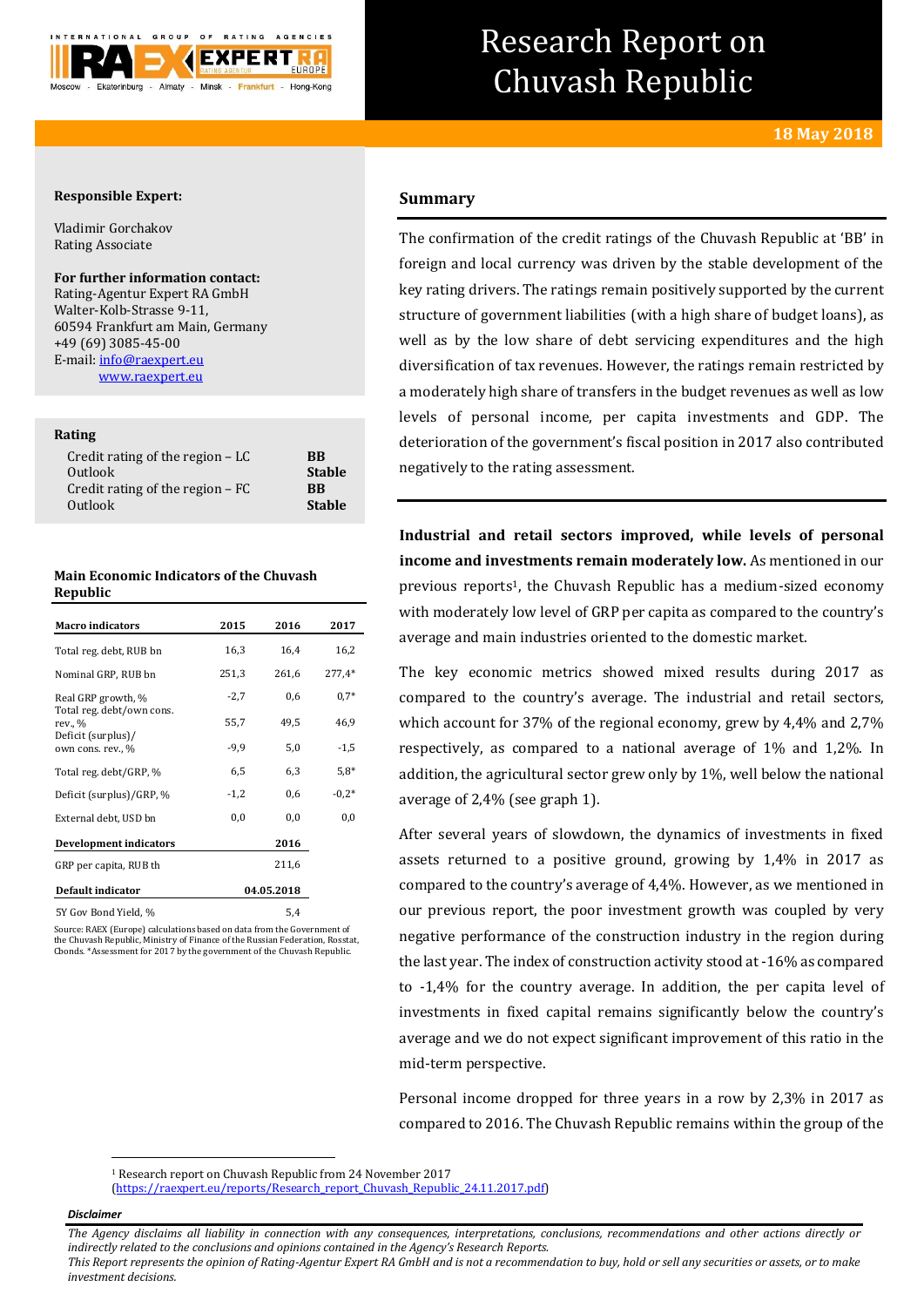

**Graph 1:** Dynamic of the key economic metrics in real terms in 2017, %





**Graph 2:** Dynamics of the key components of consolidated budget revenues in nominal terms in 2017, %





**Graph 3:** The Chuvash Republic's consolidated budget revenues structure, %



Source: RAEX (Europe) calculations based on data from the Ministry of Finance of the Russian Federation

Russian regions having moderately low level of this metric as compared to the country's average. Together with the long-term demographic problems, this introduces strong risks to the sustainability of the personal income tax revenues and, therefore, on the creditworthiness assessment.

**Budget revenues dynamics and structure remain favorable.** The Chuvash Republic showed positive dynamics on key items of the consolidated budget revenues in 2017. Tax revenues increased by 4,6% yo-y in nominal terms as compared to the 8,3% reported for all Russian regions (see graph 2) mostly due to the growth of corporate profit tax and personal income taxes, which together accounted for around 60% of the consolidated budget revenues. In addition, the growth of tax revenues was supported by property tax, which increased by 10,9% in 2017.

After two years of reduction, the Russian federal government provided more transfers to all Russian regions in 2017 as compared to the same period of the last year. Incoming transfers of the Chuvash Republic's consolidated budget increased by 8,5% in this period, which led to the increase of the transfers' share in total revenues of the region (see graph 3). The Agency expects the Chuvash Republic's dependence on funds from the higher budget tier to remain elevated in the mid-term despite the positive dynamics in the previous years.

In addition, the structure of tax revenues of the consolidated budget keeps positively affecting the regional creditworthiness with no tax type representing more than 50% of total tax revenues.

**Expenditures structure and the quality of budget management support the region's creditworthiness, while the fiscal position deteriorated.** After two years of reduction, the regional authorities substantially increased its public spending in 2017. Total spending of the consolidated budget of the Chuvash Republic raised by 10,3% in nominal terms as compared to 2016, while total spending of all Russian regions increased only by 8,8%. This affected the budget's balance, which returned to negative in 2017 and stood at -1% of total revenues of the consolidated budget or -1,5% of its own revenues in this year2. The Agency considers that such a negative trend restrains the creditworthiness assessment of the region.

However, according to the Agency's assessment, the region kept a favorable budget expenditures structure with the share of CAPEX at 11,4% of total expenditures of the consolidated budget in 2017 as compared to 12,2% for accumulated budgets of all Russian regions and

<sup>2</sup> Total regional revenues consist of tax, non-tax revenues and transfers from other levels of budgetary system; regional own revenues include only tax and non-tax revenues.

## *Disclaimer*

 $\overline{a}$ 

*The Agency disclaims all liability in connection with any consequences, interpretations, conclusions, recommendations and other actions directly or indirectly related to the conclusions and opinions contained in the Agency's Research Reports. This Report represents the opinion of Rating-Agentur Expert RA GmbH and is not a recommendation to buy, hold or sell any securities or assets, or to make investment decisions.*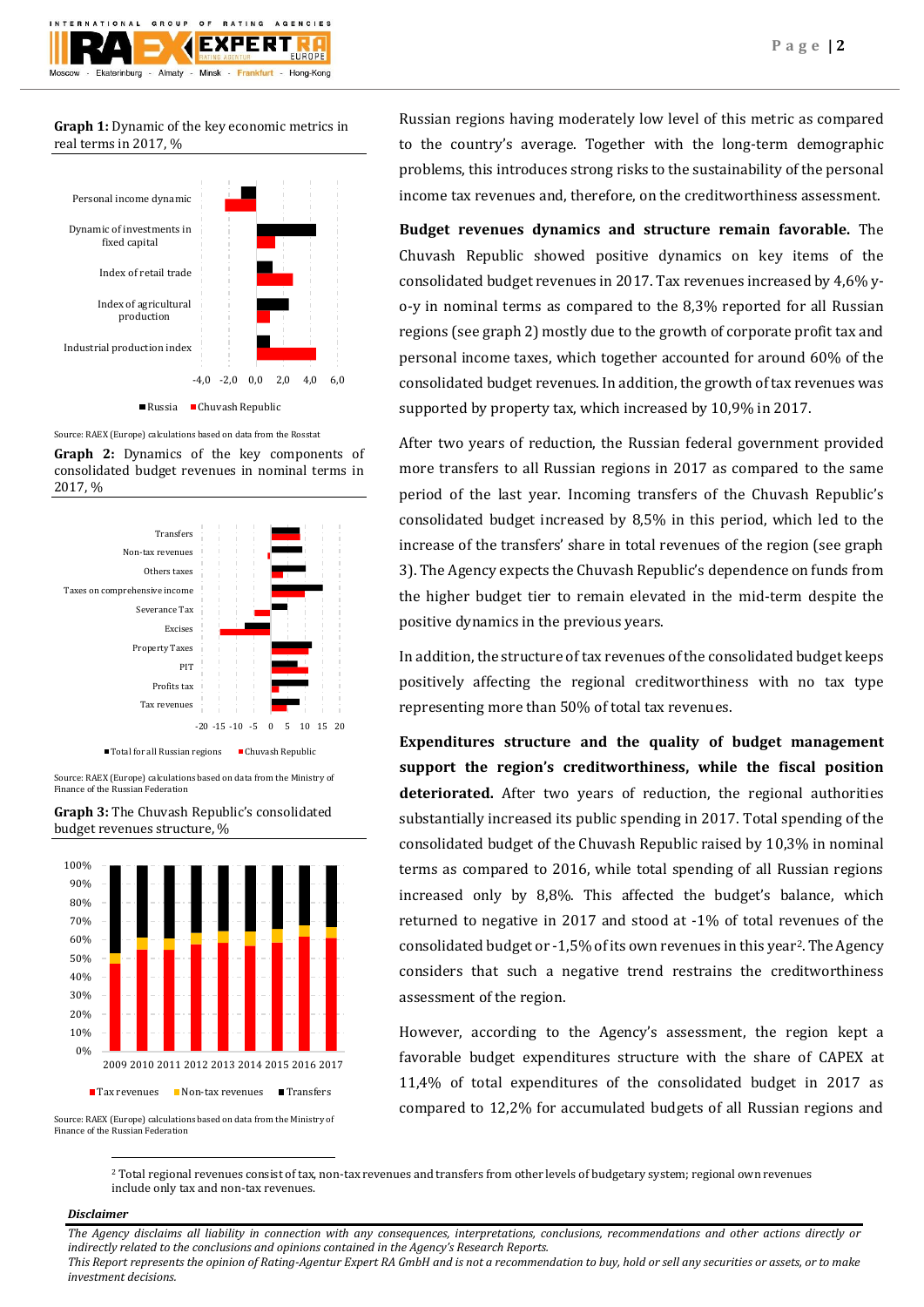

**Graph 4:** The Chuvash Republic's debt metrics



Source: RAEX (Europe) calculations based on data from the Ministry of Finance of the Russian Federation



**Graph 5:** The Chuvash Republic's debt structure

8% median for the same year. This creates an additional space for the regional government to cut expenditures in case of a drop in revenues and, therefore, partly offsets the risks of debt increase.

In addition, according to the recent results of the assessment by the Ministry of Finance of the Russian Federation regarding the quality of the regional budget management for 2016, the Chuvash Republic was described as a region with "high quality of budget management". This assessment is an improvement as compared to 2015 when it was categorized as "proper quality".

**Debt load remains moderate despite the positive dynamics, while the structure of debt is favorable.** The Chuvash authorities supported the declining trend of the debt level during 2017, which led to the total amount of consolidated debt of the region (the sum of debt of the regional and municipal authorities) to decrease by 1% as compared to the beginning of the year (see graph 4).

This favored the improvement of key debt metrics, as the ratio of the consolidated region's debt to total revenues dropped from 33,6% in 2016 to 31,5% in 2017 and the ratio of consolidated region's debt to own revenues declined from 49,5% to 46,9% for the correspondent periods. The Agency considers this as a positive trend. Both metrics are substantially above the aggregated figures for all Russian regions<sup>3</sup> at 25% and 30%, however remained below the median levels for regions in 2017 – 38% and 51%. Therefore, the current debt load of Chuvash Republic is considered as moderate.

The debt load remains mitigated by the low share of debt servicing expenditures in total expenditures and the favorable creditors' structure. The share of debt servicing expenditures was as low as 0,6% in 2017, as compared to 1,2% country average figures. Around 55% of the debt as of 4Q 2017 was formed by the loans issued by the Ministry of Finance of the Russian Federation or Treasury, which are the objects of restructuring<sup>4</sup> and have a non-market interest rate (see graph 5).

According to the Agency opinion, this share is likely to increase within the current year. The substantial hike of the share of bank loans by end of year has a seasonal effect, related to the specific of Russian local public debt regulation. The Russian regions cannot use short-term treasury loans in December, and therefore have to attract more commercial loans, which are usually payed during 1H of next year with funds obtained from soft

## *Disclaimer*

1

*The Agency disclaims all liability in connection with any consequences, interpretations, conclusions, recommendations and other actions directly or indirectly related to the conclusions and opinions contained in the Agency's Research Reports.*

*This Report represents the opinion of Rating-Agentur Expert RA GmbH and is not a recommendation to buy, hold or sell any securities or assets, or to make investment decisions.*

Source: RAEX (Europe) calculations based on data from the Ministry of Finance of the Russian Federation

<sup>3</sup> The sum of the consolidated debt of all Russian regions divided by the sum of total and own revenues respectively.

<sup>4</sup> In accordance with the decision of the Ministry of finance of the Russian Federation (MFRF) done in 2017, the interbudget loans to the Russian regions will be restructured the following way. Regardless the maturity structure of the loans (excluding the targeted loans), only 5% of the accumulated debt to the MFRF shall be paid in 2018 and 2019, 10% in 2020, and 20% starting from 2021 on yearly basis.